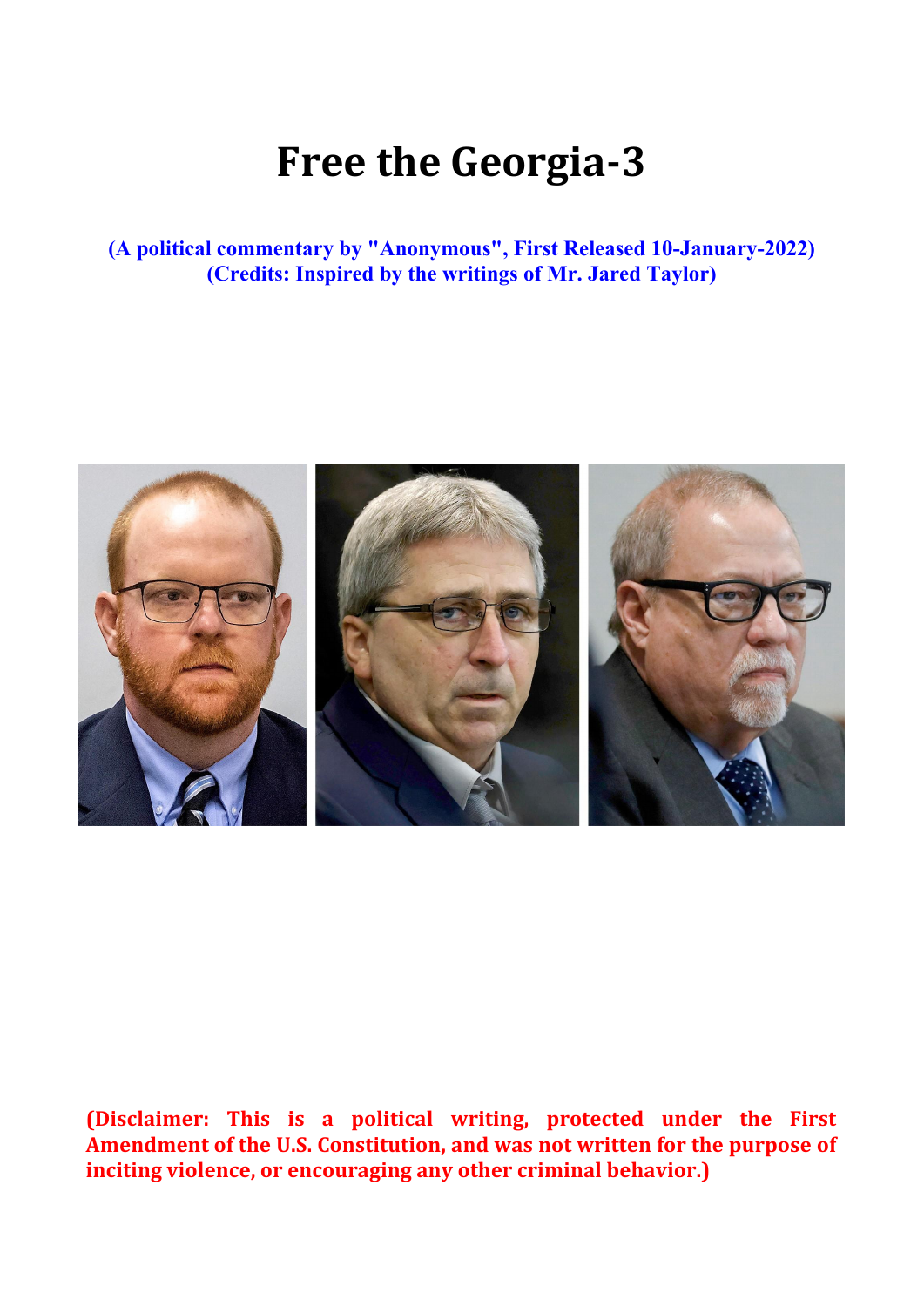Three homeowners from the Satilla Shores subdivision in Brunswick, Georgia have been found guilty of "murdering" a negro, Ahmaud Arbery, and these three otherwise innocent white men have been sentenced to life in prison.

Travis McMichael, who is 35 and pulled the trigger, got life in prison with no chance of parole. His 66-year-old father Greg, who was riding with him, got the same, so both will die in prison - barring appeal. William "Roddie" Bryan, 52, who drove separately and took a mobile phone video of the killing, got life with the possibility of parole after 30 years, when he will be 82.

It is outrageous to punish three white men who only intended to protect their white community from a negro prowler. The justice system is surely not color blind, and race was at the center of the public outcry. If Arbery had been white, this case would never have gone to trial.

The Satilla Shores neighborhood, nestled in the marshes of Glynn County, had previously endured a rash of thefts and breaking and entry - especially thefts of tools and building materials stolen from new homes under construction. Consequently, residents installed security cameras and Ahmaud Arbery was caught on video five times - mostly at night - wandering through a building under construction a few doors from where the McMichaels lived.

Twelve days before the shooting. Travis McMichael saw Arbery at the building. He got a gun, called police, and with another armed neighbor, searched the building, but Arbery had already fled. The responding officer thanked the homeowners for their vigilance and did not say they should not have been armed.



*Security camera images of Arbery repeatedly casing a construction site*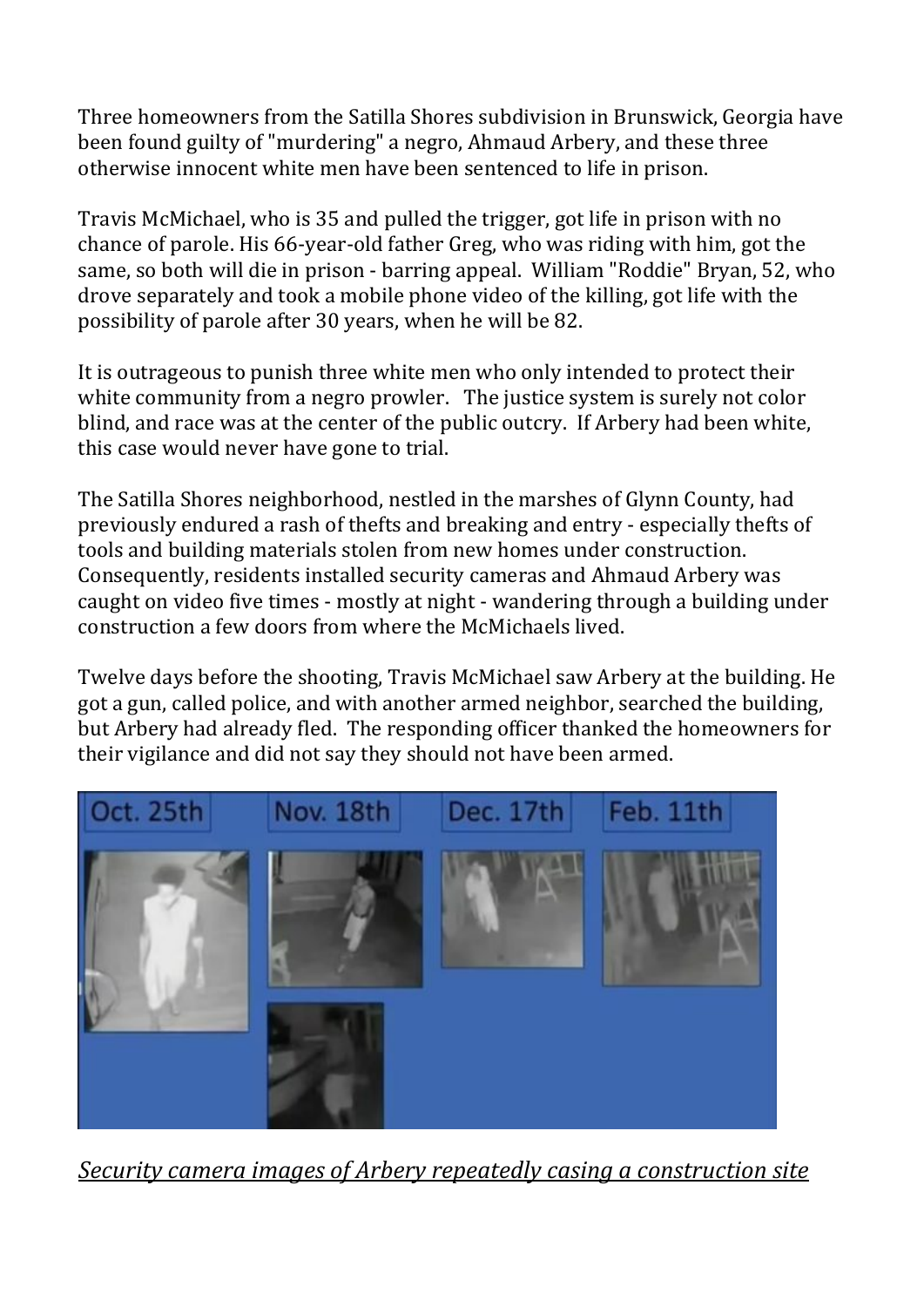On the day of the shooting, Arbery was again at the building site. A neighbor spotted him, and then Arbery sprinted away. The McMichaels saw him running, recognized him from the security videos, and chased him in their pickup. Travis, who had thought Arbery might be armed from the way he acted the first time he saw him, took a shotgun, and his father Greg had a pistol. They followed Arbery for five minutes, and several times came close enough to shout out the window, "Stop. We want to talk to you." They called Glynn County's 911. At some point, Mr. Bryan joined the chase and took the video.

The McMichaels gave up following Arbery and parked in a place where they could get a good view of cross streets, so they could tell the police which way Arbery went. What happened next is on the video: Arbery could have run around their truck and kept going - he had already done that twice - or he could have turned off the road into unfenced land. Instead, he ran toward the pickup, darted around it, and made for Travis, who was holding a shotgun. The moment of contact is off camera, but the men are seen grappling for the gun as shots go off. The nigger tried to grab the human's shotgun, and that should have ended any legal issues.

The first prosecutor on the case, George Barnhill, interviewed the three men, watched the video, and wrote a report to explain why he did not bring charges. He stated that the men were making a legal *citizen's arrest*, were legally armed, and had probable cause to think Arbery was a burglar. Mr. Barnhill added, "At the point Arbery grabbed the shotgun, under Georgia law, McMichael was allowed to use deadly force to protect himself." Mr. Bryan later released the video, thinking it would calm the negroes who were complaining that charges should be brought. Instead, there was a well-orchestrated outrage, driven by outside agitators and the "main-stream" news media.

The ensuing trial of the Georgia-3 was illegal and a sham. The judge refused to change venue. Throughout jury selection and all during the trial, negroes demonstrated loudly outside the courthouse, demanding "Justice for Ahmaud" and "No Justice No Peace." The negroes marched through Satilla Shores, the neighborhood where Arbery was shot. So-called "important negroes", including Jesse Jackson, Al Sharpton, and Martin Luther King III all sat in the courtroom with Arbery's mother; the defense called this jury intimidation, since it was a not-sosubtle reminder to the jury of "No Justice No Peace." Negro preachers formed a "prayer wall" outside the courthouse, and on at least one occasion, the New Black Panthers patrolled while in possession of open-carry weapons.

The judge, Timothy Walmsley, excluded all of the following evidence: Arbery had a criminal record. Arbery had previously run from police who saw he had a gun. Arbery had shoplifting convictions, and had a reputation among store owners as "The Jogger," who would steal and then run away. He was so volatile his mother called the police on him, warning that he might get violent. Arbery was diagnosed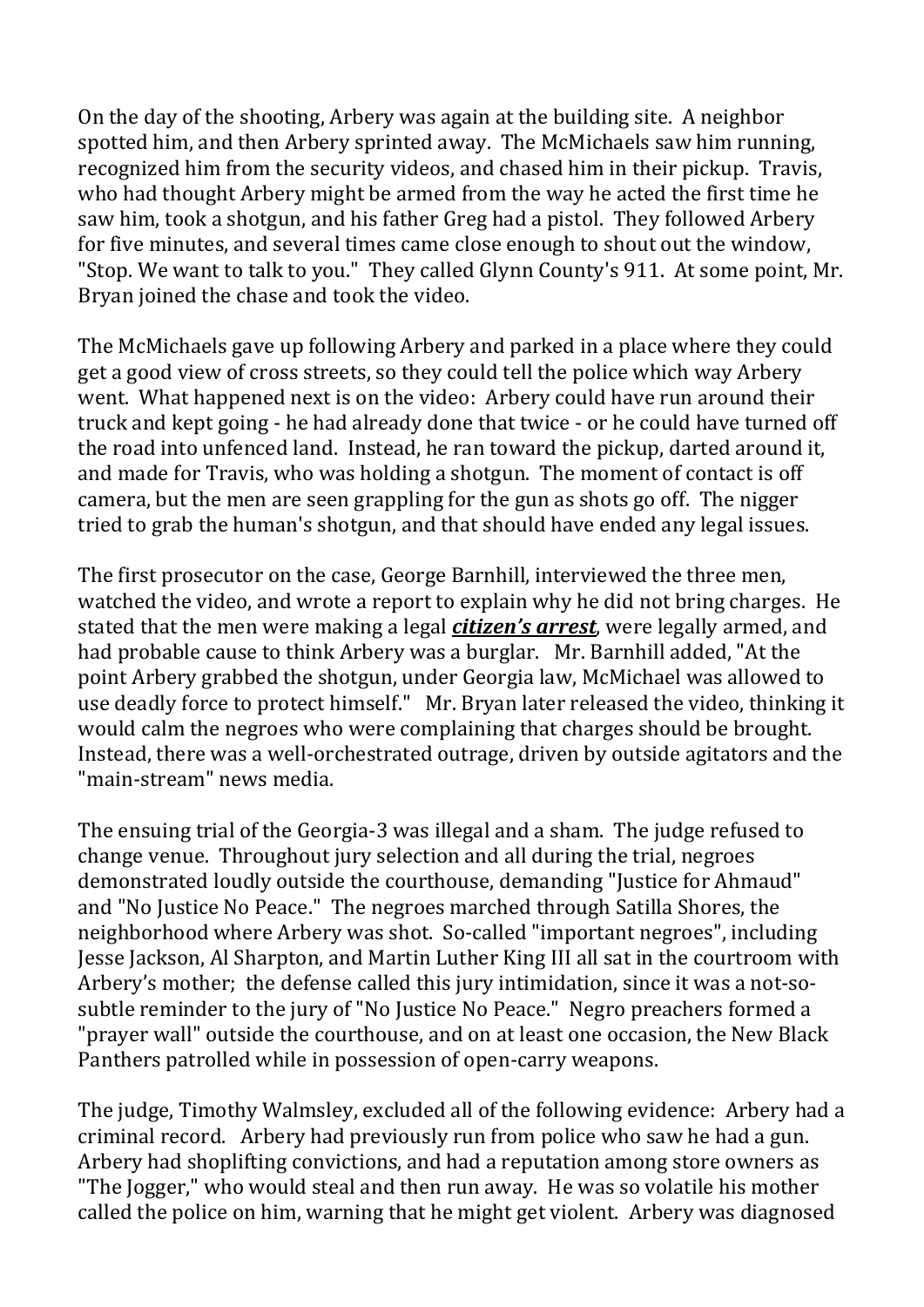with schizoaffective disorder and put on Zyprexa, an anti-psychotic; it was not in his system on autopsy. There was a small amount of THC in his blood, which makes people with his condition irritable and impulsive. Arbery was on probation for two crimes when he was killed, which probably made him reluctant to talk about what he was doing in the building that day.

In the evidence admitted at trial there was nothing about race, but in her closing argument, the Atlanta-appointed nigger-loving prosecutor, Linda Dunikoski, claimed that Arbery was shot "because he was a black man running down the street." A jury of nine white women, two white men and one black man took only 10 hours to find Travis guilty of "malice murder", the Georgia equivalent of firstdegree, premeditated murder. The law assumes malice when "all the circumstances of the killing show an abandoned and malignant heart." Gregory was found guilty of "felony murder," which is a lesser charge, but carries the same penalty of a minimum of 30 years and possible life. Mr. Bryan was also found guilty of "felony murder." because he tried to box Arbery in with his pickup.

Knowing what we know now of judge Timothy Walmsley's illegal and unethical pro-negro bias, let's delve into the unfairly suppressed evidence. It was decreed by Superior Court Judge Timothy Walmsley that the defense attorneys' efforts to portray Mr. Arbery as an aggressive young man with a troubled past would not be allowed as admissible evidence. In other words, the court suppressed evidence, and the jury wasn't allowed to hear the whole truth.

## *These Are The Facts and Issues that the Judge Unfairly Omitted from Trial* **:**

(1.) Arbery was a convicted thief (Strike One).

(2.) Arbery was a convicted felon, previously sentenced to 5 years for unlawful gun possession at a school (Strike Two).

(3.) Arbery was on felony probation on the date he died. Arbery was highly motivated to resist the citizen's arrest, and try to run away. If convicted of a third felony, it would have been "Strike Three", and Georgia has the "Three-Strikes-Law". 

(4.) Arbery was high when he charged Travis McMichael and fought to take the shotgun. 

(5.) Arbery was literally "Off His Anti-Aggression Meds" When He Charged Travis McMichael. 

(6.) Arbery frequently used "jogging" as a cover to facilitate/excuse "casing" and "prowling" activities.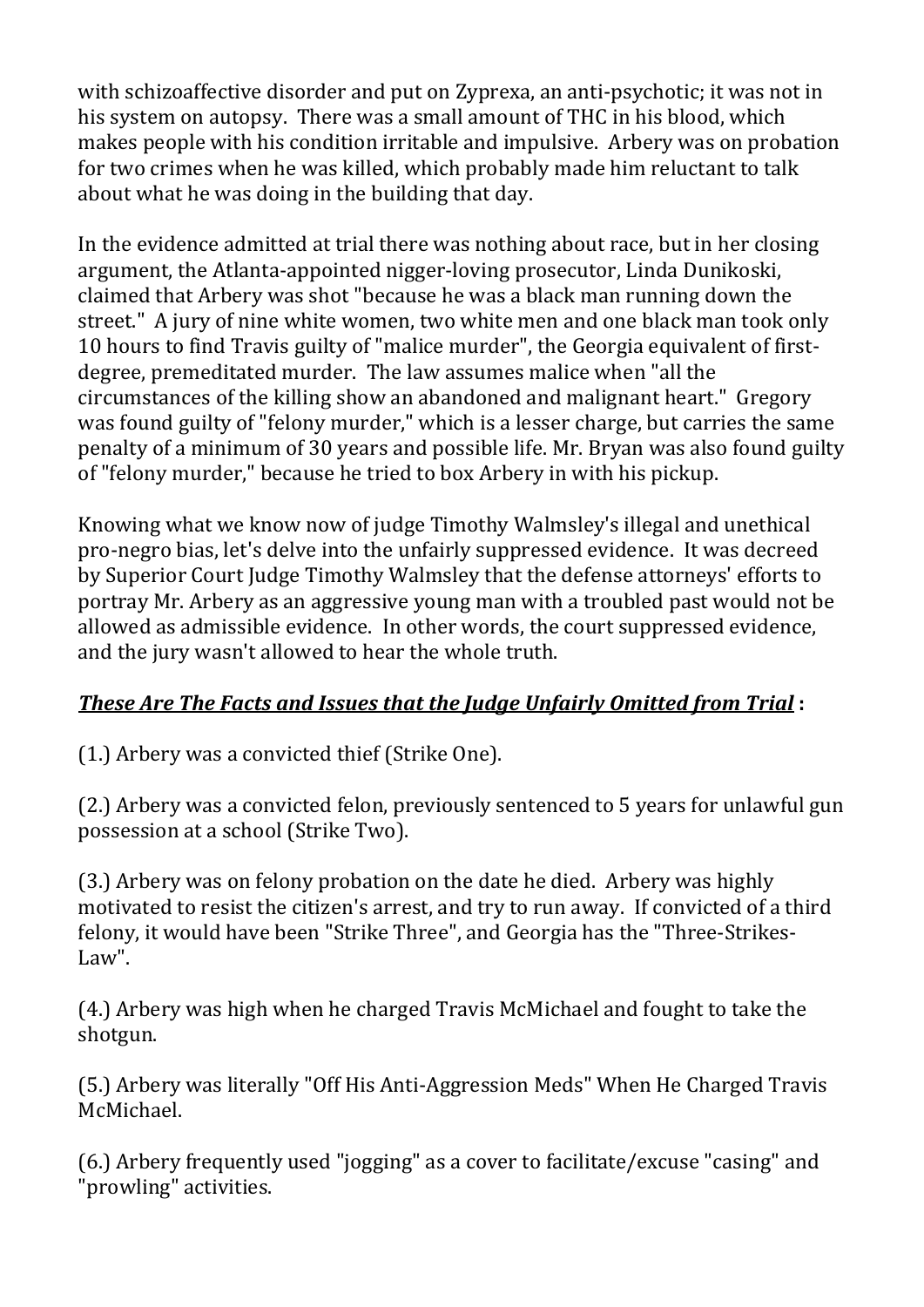(7.) Arbery had repeatedly cased the 220 Satilla Drive property for weeks prior to his death.

(8.) Post mortem toxicology reports indicate Arbery was stoned at the time of the encounter. And as well as being on something, he was also off something different: The drug Zyprexa, a prescription psychiatric medication that had been prescribed to Arbery to control his violent and aggressive behavior.

(9.) Arbery's probation officer was not allowed to testify for the defense.

(10.) The Brunswick-Glynn County undercover police, who were intimately familiar with Arbery's theft gang, were not allowed to testify for the defense.

## **It was grossly unfair for Judge Walmsley to suppress evidence, and prevent the above 10 issues from being fully explored in open court.**

At the time of the killing, Georgia had a broad citizens' arrest law - since gutted by the state legislature and denounced by Gov. Brian Kemp as "a Civil War-era law ripe for abuse." It is legal to carry weapons in Georgia. It is legal to drive alongside someone and ask him to stop and talk. It is legal to use deadly force if you have good reason to think your life is in danger. The prosecution argued that since the McMichaels had gone looking for Arbery they could not then claim self-defense. Does that mean Travis was supposed to let Arbery beat him to death or take away his shotgun and shoot him?

Should the men have got off Scott free? District Attorney Barnhill though so. Mr. Bryan certainly should have walked away. And if the McMichaels are guilty of anything, they certainly don't have "abandoned and malignant" hearts and don't deserve to die in prison.

At the sentencing, Arbery's family gave what the New York Times called "wrenching" victim statements. His sister Jasmine said the three men thought Arbery was a "dangerous criminal" because of his dark skin and curly hair. Arbery's father said the men "lynch[ed] my son in broad daylight" and denounced "their evil and hate." Arbery's mother, Wanda Cooper-Jones, said that raising him was "the honor of my life," adding that the three men "were fully committed to their crime" and "chose to target my son because they didn't want him in their community.... When they couldn't sufficiently scare him or intimidate him, they killed him."

We expect emotional, imaginative stuff from negro survivors of the decedent, but not from judges. Judge Walmsley agreed with Miss Cooper-Jones, and said, "I kept coming back to the terror that must have been in the young man running through Satilla Shores." He called for a minute of silence in the courtroom and asked